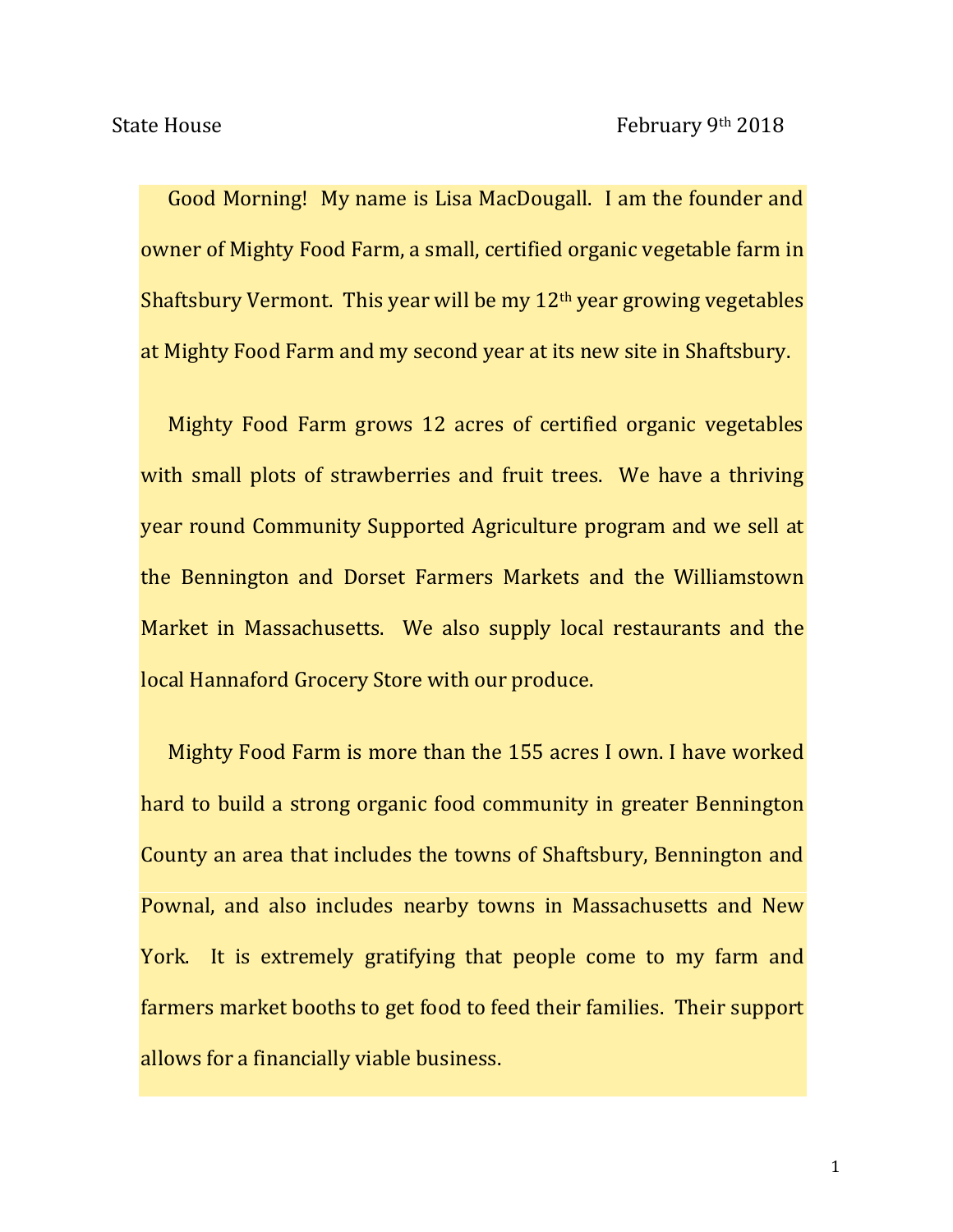Mighty Food Farm further contributes to the Bennington economy and supports the community by annually donating over 10,000 pounds of produce to the Kitchen Cupboard, a local food pantry in Bennington. The Cupboard serves about 1,000 low-income individuals and families. We receive funds from the North Organic Farmers Association's Farm Share Program. Through subsidizes, this program cuts in half the cost of CSA shares for those families and individuals in need. I feel it is both necessary and important to be a contributing part of my community.

None of this would have been possible without the initial assistance of the Vermont Housing and Conservation Board. In 2006, I started Mighty Food Farm with a rototiller and hand tools on rented land in Pownal, the banana belt of Vermont. The farm quickly grew from four acres to 15 acres of crops in just three years. In 2010 I also rented another farm in Pownal to increase my acreage and to improve my crop rotation. By 2011, Mighty Food Farm was growing over 20 acres of organic vegetables.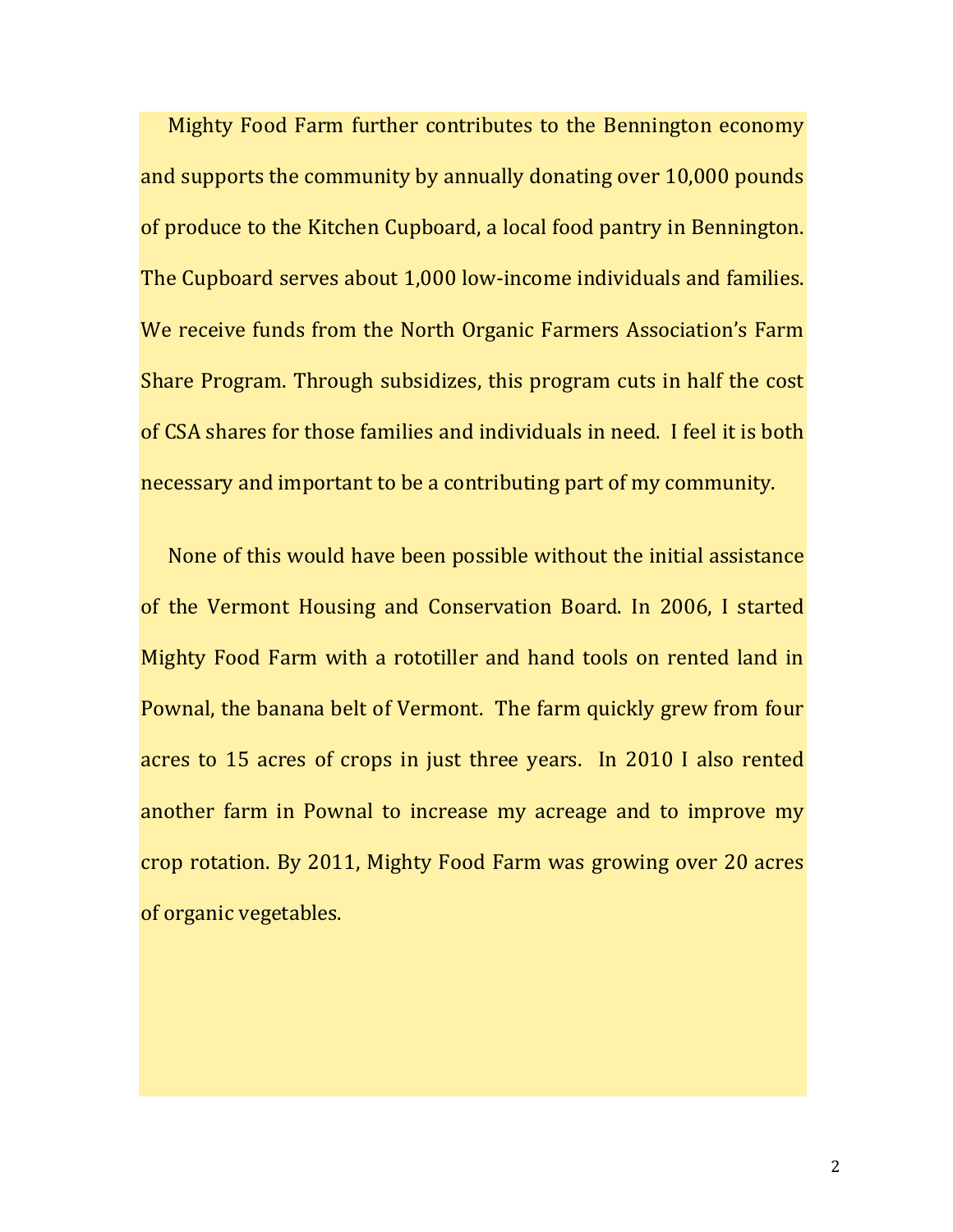This was when, in 2011, I realized that in order to secure my future as a farmer I needed to own my own farmland. There was just no future living and working on someone else's land. So began 5 years of looking for suitable land to move my Mighty Food Farm.

It's not easy to find a farm. There were plenty of abandoned farms around but often the buildings are no longer safe, the land isn't suitable or the costs are much too high. I needed to stay in the Bennington area. My farm had a growing reputation and I felt it important to continue to feed my loyal customers but Bennington is a growing area especially for second homeowners. It turns out; flat land with good soils and lots of space is also good for houses.

Over an 18-month period I made offers on four farms and each time I was denied. I went to neighboring retired dairy farmers, who no longer had cows but did have fertile bottom land and asked to rent-toown some acres but… Denied. I even went way up north to Grand Isle to look at farmland, but this only made me realize that my home and base was in Bennington County.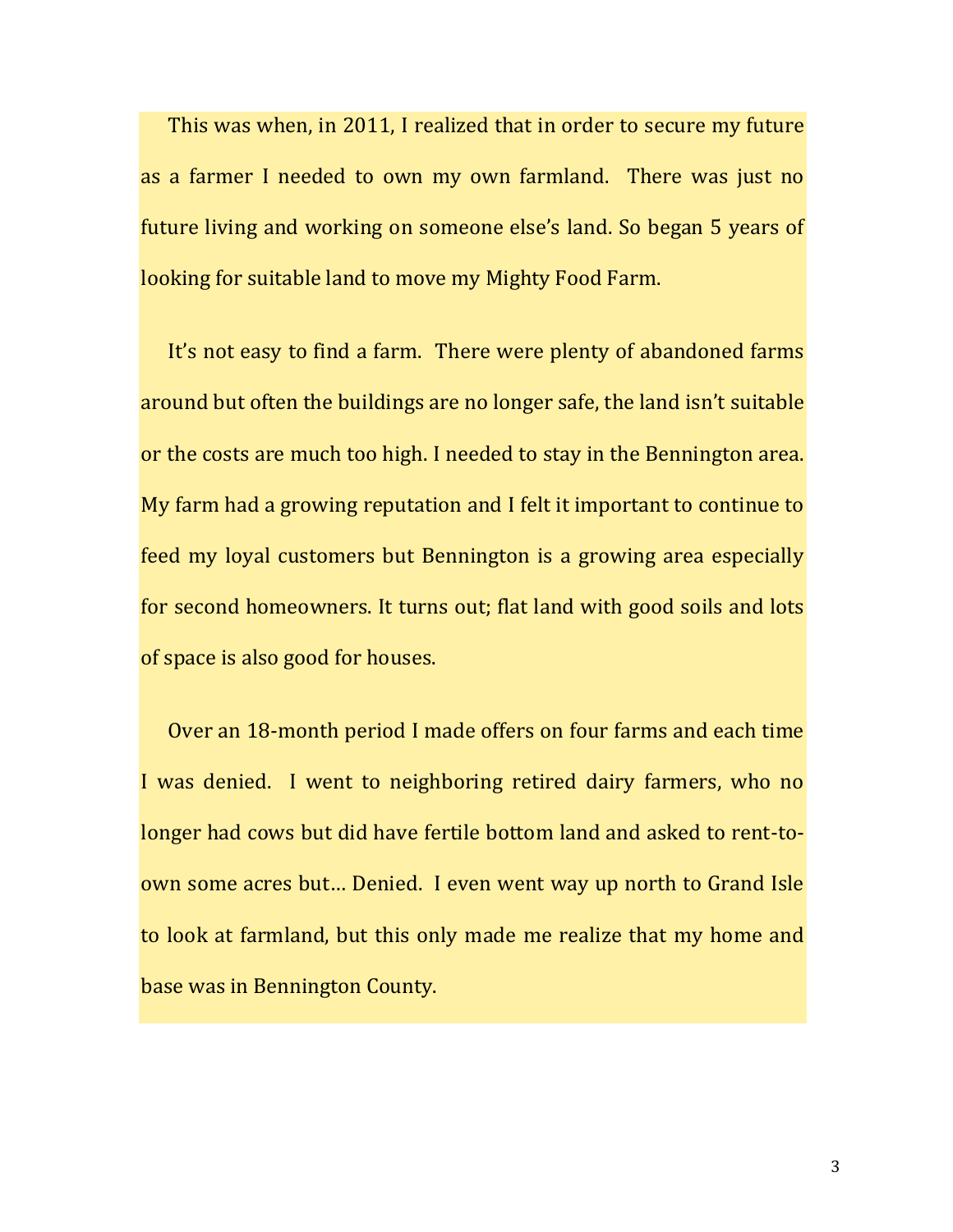I searched and searched, and became very frustrated. I knew exactly what I could afford after participating in the Vermont Farm Viability Program and I knew I couldn't go higher and still sustain a farm. It seemed like there was nothing out there in my price range.

It was when I stopped looking for land that a farm in Shaftsbury became available through the Vermont Land Trusts' Farmland Access Program. It was a perfect location with mostly flat land and high quality soils but I knew I would need help to buy the property.

The Vermont Land Trust screens many applicants for their Farmland Access Program. There are many people who want to be farmers so it is a very competitive process. When I was chosen as the final applicant I still needed to secure financing. This I did through the Farm Service Agency and the Vermont Economic Development Authority. Then with the help of the Vermont Land Trust and funds from the Vermont Housing Conservation Board I was able to purchase the farm. Finally, I had a farm of my own.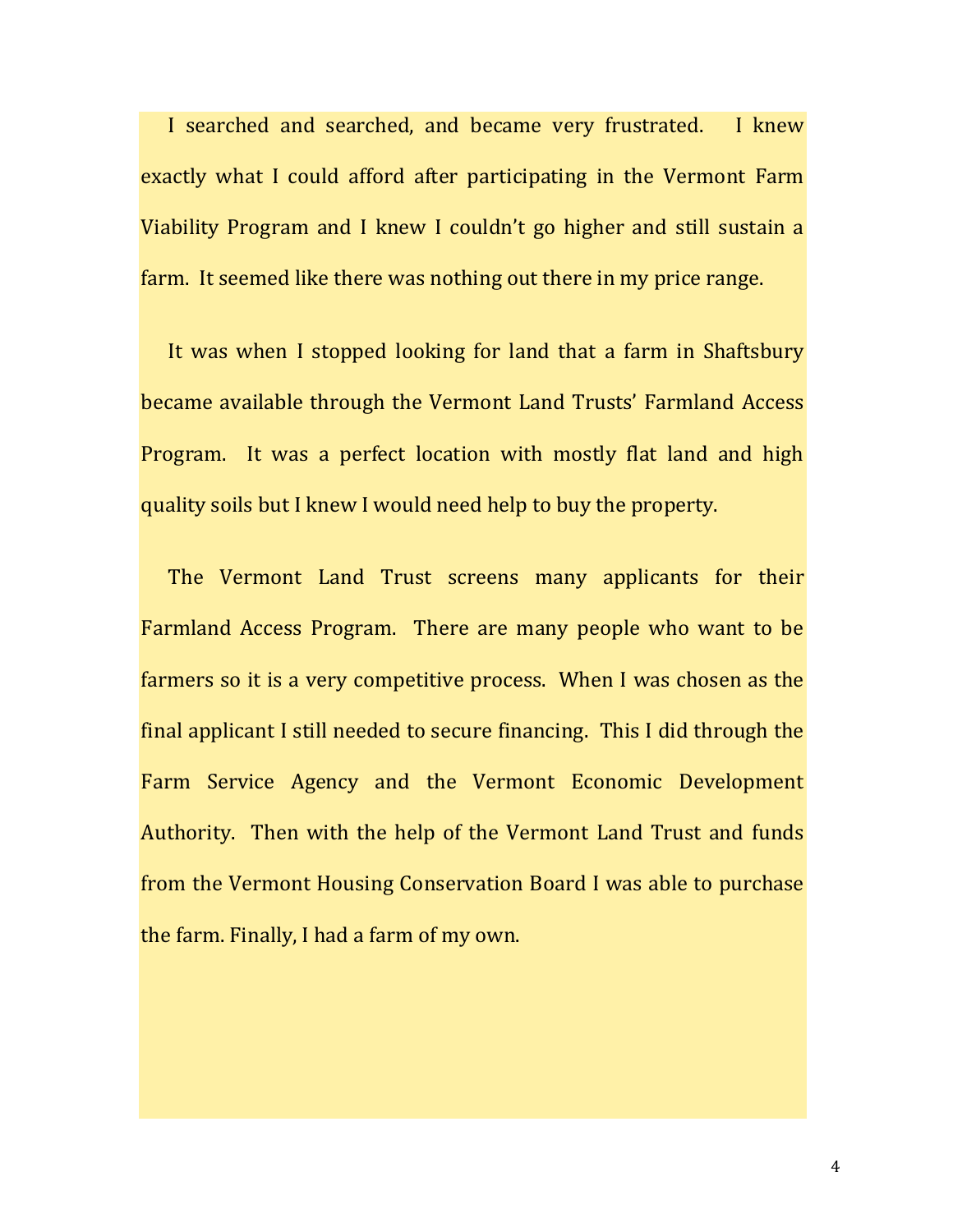An important aspect of the Vermont Land Trust's Farmland Access Program is attaining funds to purchase the development rights for the land- an amount for this farm that was over \$300,00. Purchasing the development rights eliminates the potential for future development thus lowering the value of the land and lowering the price I would have to pay for the land. There is no way I would have been able to purchase the farm without the sale of the development rights to the Vermont Land Trust.

Having my own farm means many things to me. It means I do not have to worry about my lease being terminated and it gives me the freedom to look ahead. It means I am building equity and economic stability as I build my soils and grow my vegetables. And it means that I will always be able to serve my loyal Bennington area customers.

All this would not have been possible without the Vermont Land Trust's Farmland Access Program and substantial funding from the Vermont Housing and Conservation Board. VHCB's generosity and support of the VLT program made my dream of owning my own farm a reality.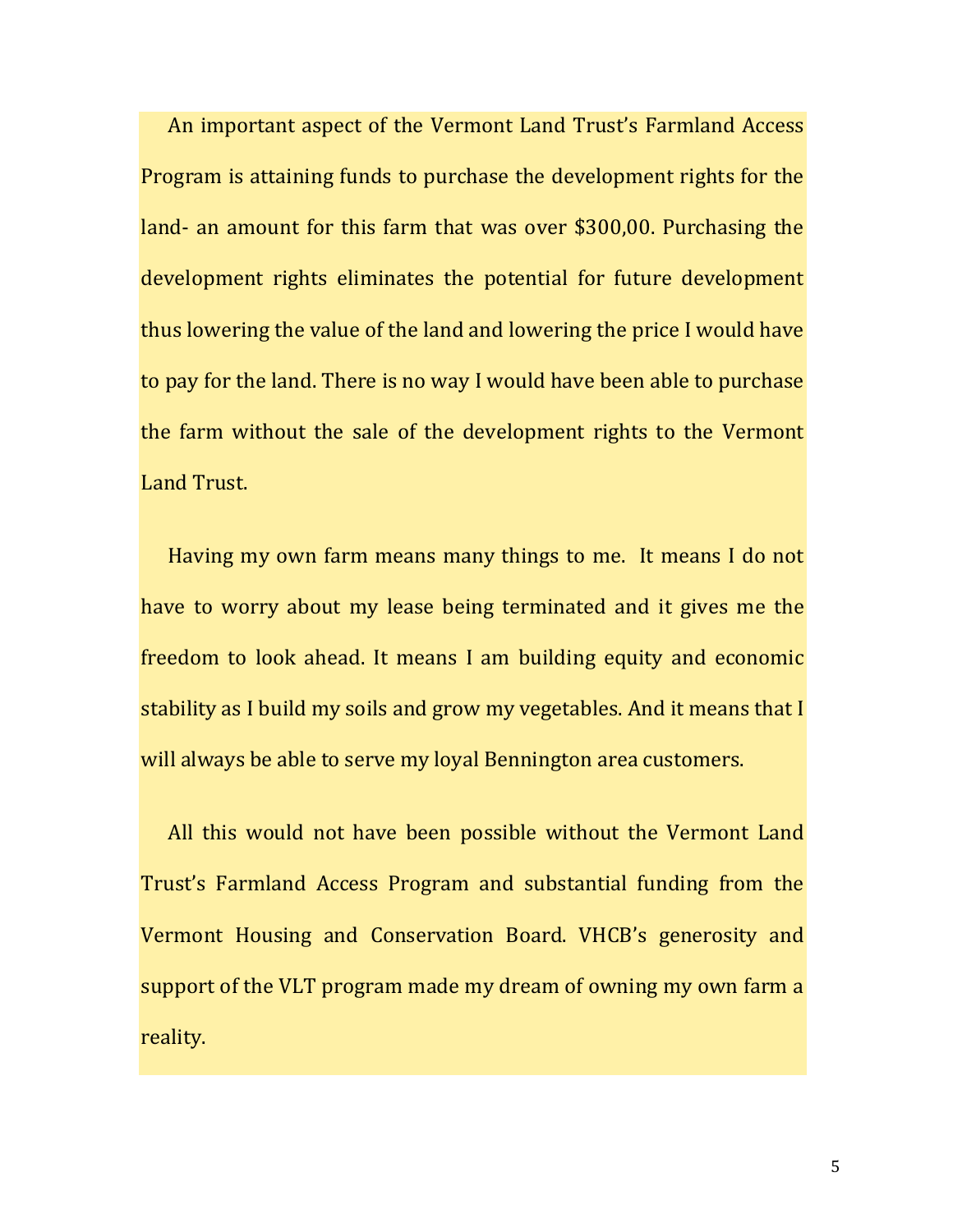The continued strong engagement of VHCB is critical to maintain the Vermont landscape we all cherish. It is not some esoteric economic exercise of little importance. It is in fact essential for helping to conserve our farm and forestland in Vermont. Without the support of the VHCB, farms disappear and more tragically, so do the dreams of would be Vermont farmers.

Let me be clear about this: I would not be where I am today, a successful and contributing farmer, without the VHCB. Because of the VHCB I have a renewed sense of my business and I am making plans for the future. And just to let you know, my future looks good!

I know other farmers who due to the help of the Vermont Land Trust and the Vermont Housing Conservation Board now have farms of their own. They too are small farmers who are feeding their local communities and making a difference; a difference that would not be possible without the continued support of the VHCB. Keeping our farmland open and accessible to farmers is imperative for food production in Vermont, the beauty of Vermont, and our State economy.